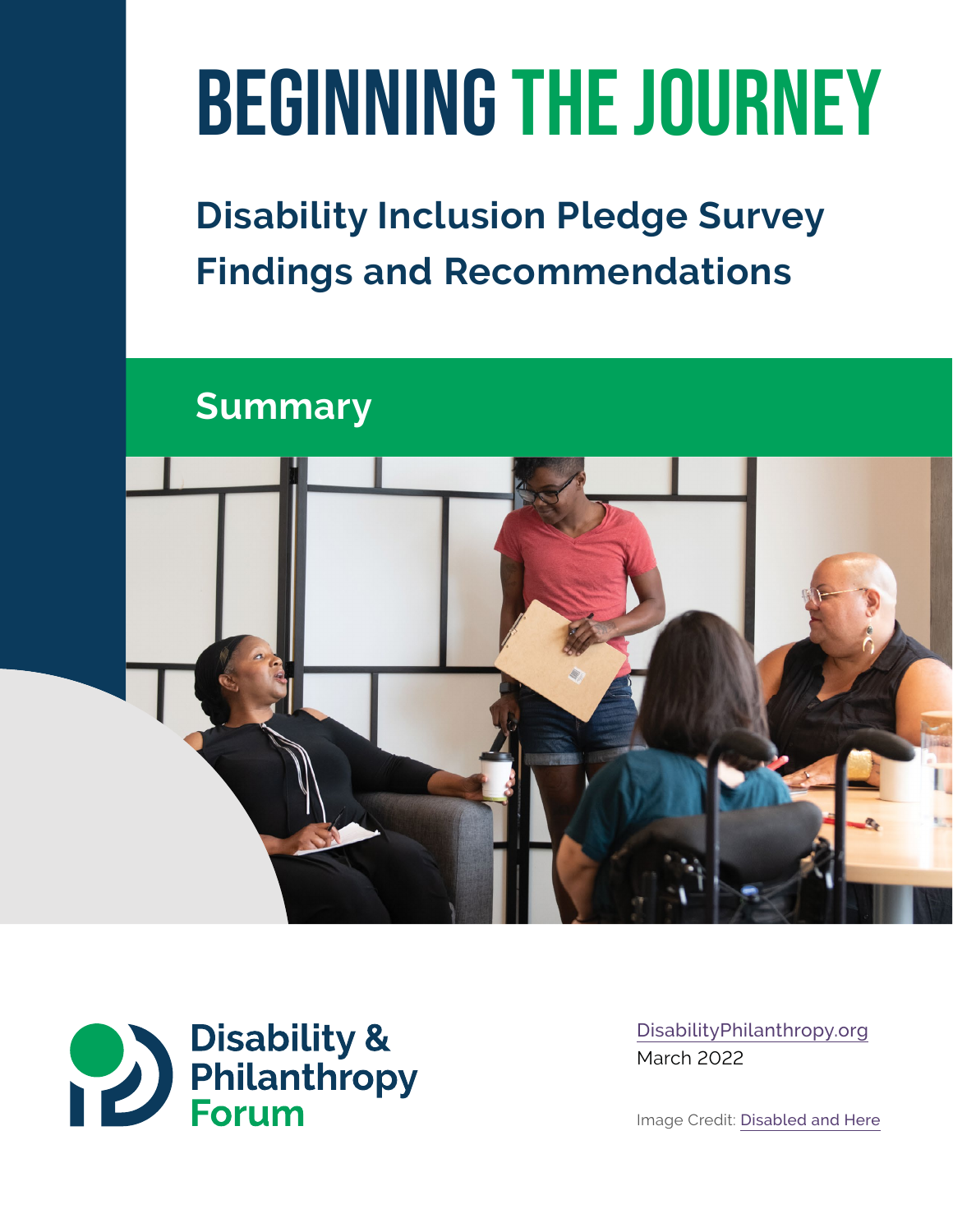## **Introduction**

The last few years have challenged philanthropy and the communities we serve in unprecedented ways, and now more than ever, the fight for equity, inclusion, and social justice matters. The COVID-19 pandemic, economic recession, and racial injustice have shined a light on what we have all known for far too long: People with disabilities have been disproportionately impacted by each crisis, each budget cut, and each rollback of civil rights.

Simply put, social justice requires disability inclusion. To meet the urgency of this moment, more than 60 foundations and philanthropy-serving organizations have committed to initiate their disability inclusion journey and hold themselves accountable by signing the [Disability Inclusion Pledge](https://disabilityphilanthropy.org/disability-inclusion-pledge/). Signatories all agree to report back on progress by 2023 in eight action areas: community engagement, inclusive language, accessible events, inclusion audits and plans, staff and board training and participation, grantmaking, and measurement. These actions are intended to help move philanthropy toward the goals of the Disability & Philanthropy Forum's [Theory of Change](https://disabilityphilanthropy.org/theory-of-change/): creating a culture of inclusion; expanding disability participation in the sector; and increasing grantmaking for disability inclusion, rights, and justice.

> We realized in completing this [survey] what an incredible roadmap the questions provide to us for thinking about all we could be doing.

— Kitty Julian, Director of Communications, The Pittsburgh Foundation

. The Pledge offers concrete starting points to uplift disability as an essential component of advancing equity. Ninety percent of the signatories began to measure and report on their progress through a baseline benchmarking survey, which will be repeated in 2023. This report highlights a few findings and recommendations.**<sup>1</sup>** For detailed findings, see: [Beginning the Journey: Full Report](https://disabilityphilanthropy.org/wp-content/uploads/2022/03/BeginningTheJourney_FullReport_03March2022.pdf)

**<sup>1</sup>** Sixty-one signatories received the survey, and only six did not respond for a 90% response rate.

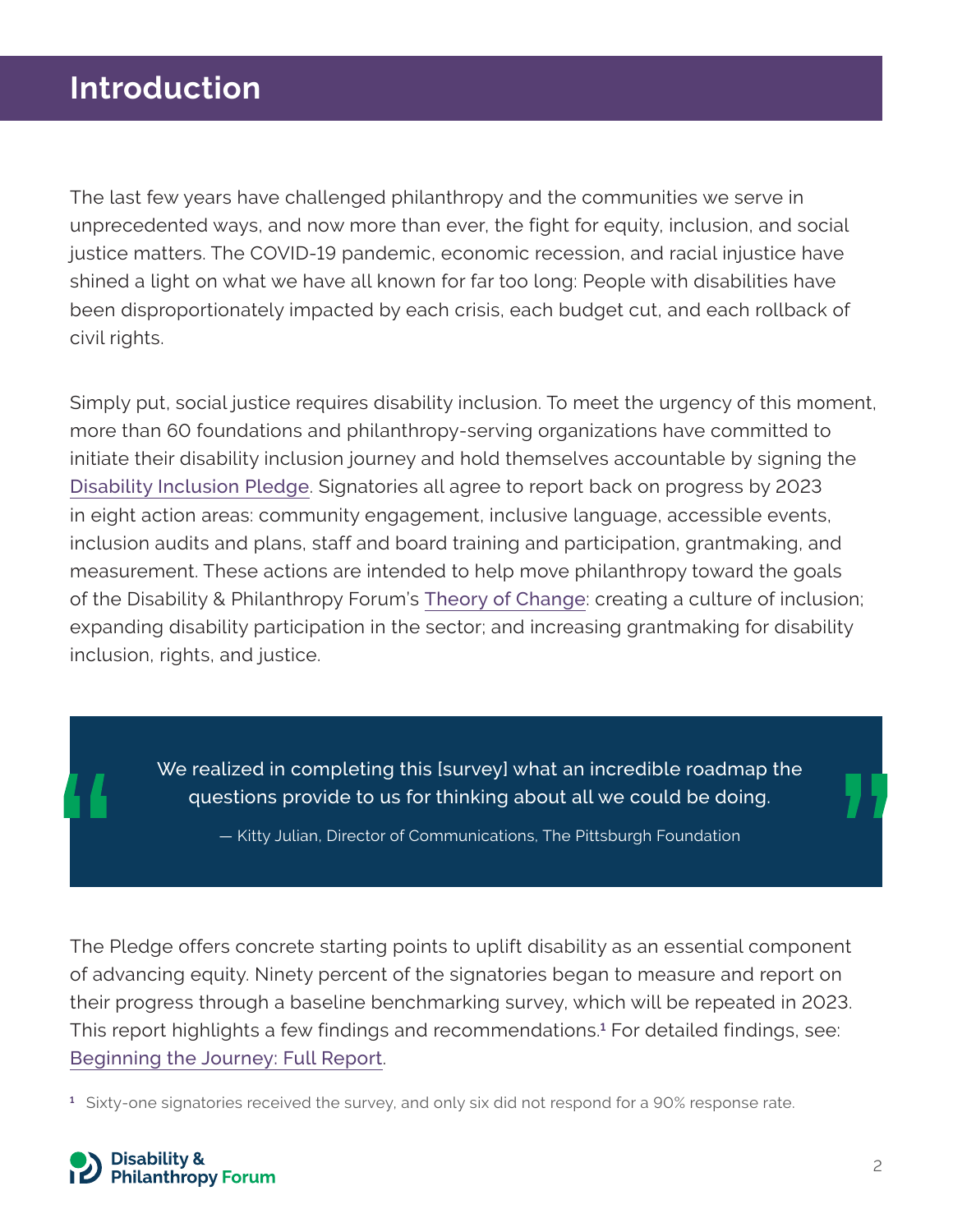To support Pledge signatories and the field of philanthropy in building their knowledge, the [Disability & Philanthropy Forum](https://disabilityphilanthropy.org/) provides resources and opportunities to learn how to implement disability inclusive policies, practices, and grantmaking. In addition to survey findings, this report highlights a few recommendations and resources for moving forward.

## **Select Findings and Recommendations**

Results of the benchmarking survey illuminate the progress philanthropy is making, as well as areas where efforts must continue. Survey responses begin to paint a picture of how the journey to inclusion begins. More than half of responding signatories reported that they are already actively requiring disability-inclusive language, including accommodations language on their event invitations, and have completed audits of websites and facilities. Of the eight action agendas in the Pledge, survey findings from four in particular illustrate how responding signatories are engaging in the journey to disability inclusion.

## **Disability Community Engagement**

**Key Findings:** More than one-quarter (28%) of responding Pledge signatories have written guidance in place for including people with disabilities in community engagement and advisory roles, while more than half (54%) are exploring the possibility of creating such guidance. As more philanthropic organizations intentionally and consistently engage the disability community, they will become more effective at addressing long-standing inequities.



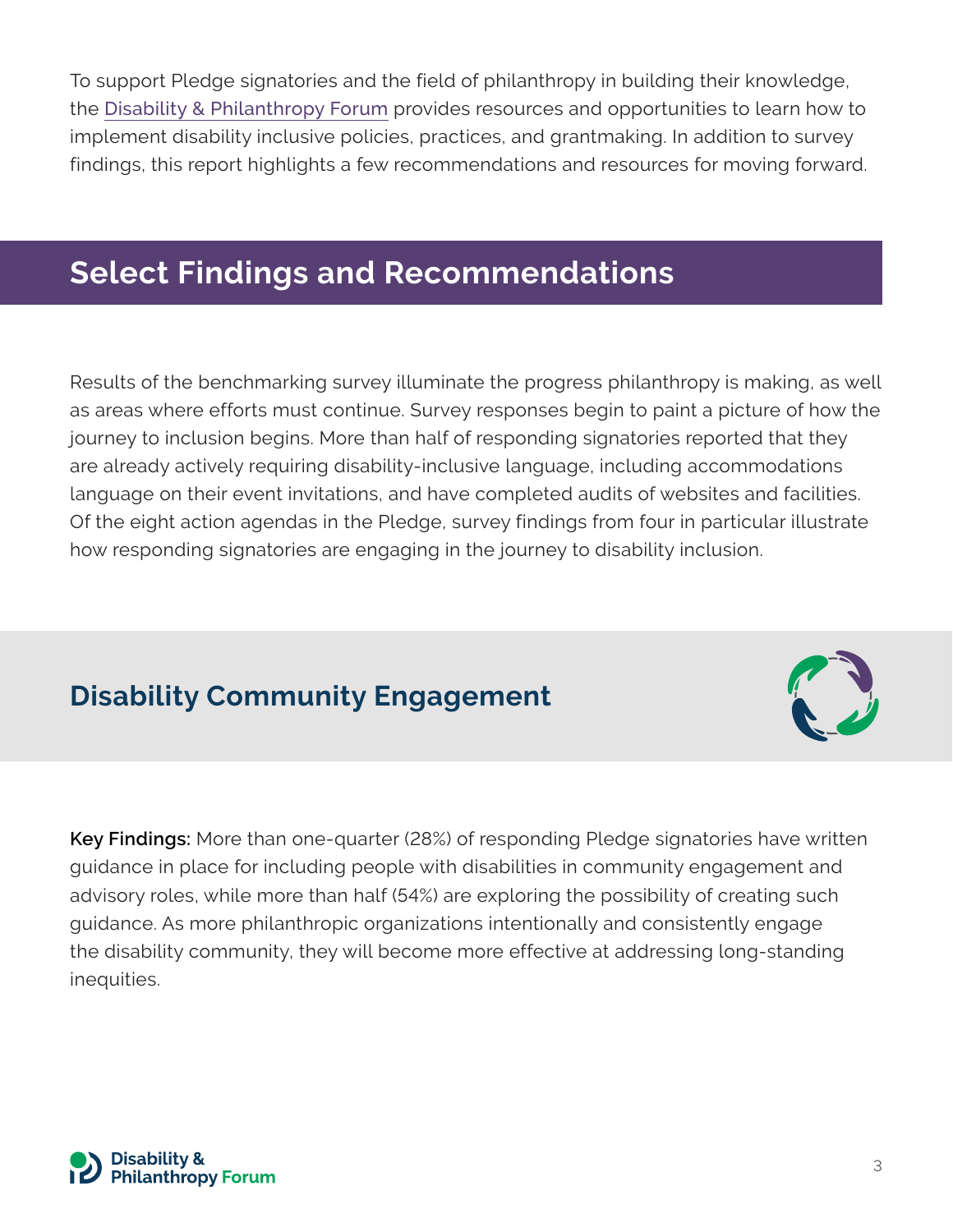#### **Recommendations**

- Develop an active disability advisory group that includes diverse disabled people who are compensated to guide planning and implementation of disability-inclusive policies and practices.
- Foster meaningful connections with disabled people from across marginalized communities and with local, state, and national disability-led organizations.

#### **Resources**

- [Guidance for Foundations on Creating Disability Advisory Groups](https://disabilityphilanthropy.org/resource/guidance-on-creating-disability-advisory-groups/)
- [How to Foster Meaningful Connections with Disability Advocates and Organizations](https://disabilityphilanthropy.org/resource/how-to-foster-meaningful-connections-with-disability-advocates-and-organizations/)

## **Measuring and Reporting**



**Key Findings:** Almost one-third (30%) of responding Pledge signatories currently track disability metrics for their staff, and 30% also track disability presence on their boards. Better understanding of whether and how people with disabilities are represented on staff and boards is key to building organizations that are inclusive, equitable, and welcoming to people with disabilities.

#### **Recommendations**

- Ask questions that educate survey respondents about the broad definition of disability. (See resources below for guidance.)
- Consider partnerships with outside entities that include disability in their demographic data collection, such as Change Philanthropy's Diversity Among Philanthropic Professionals survey (DAPP).

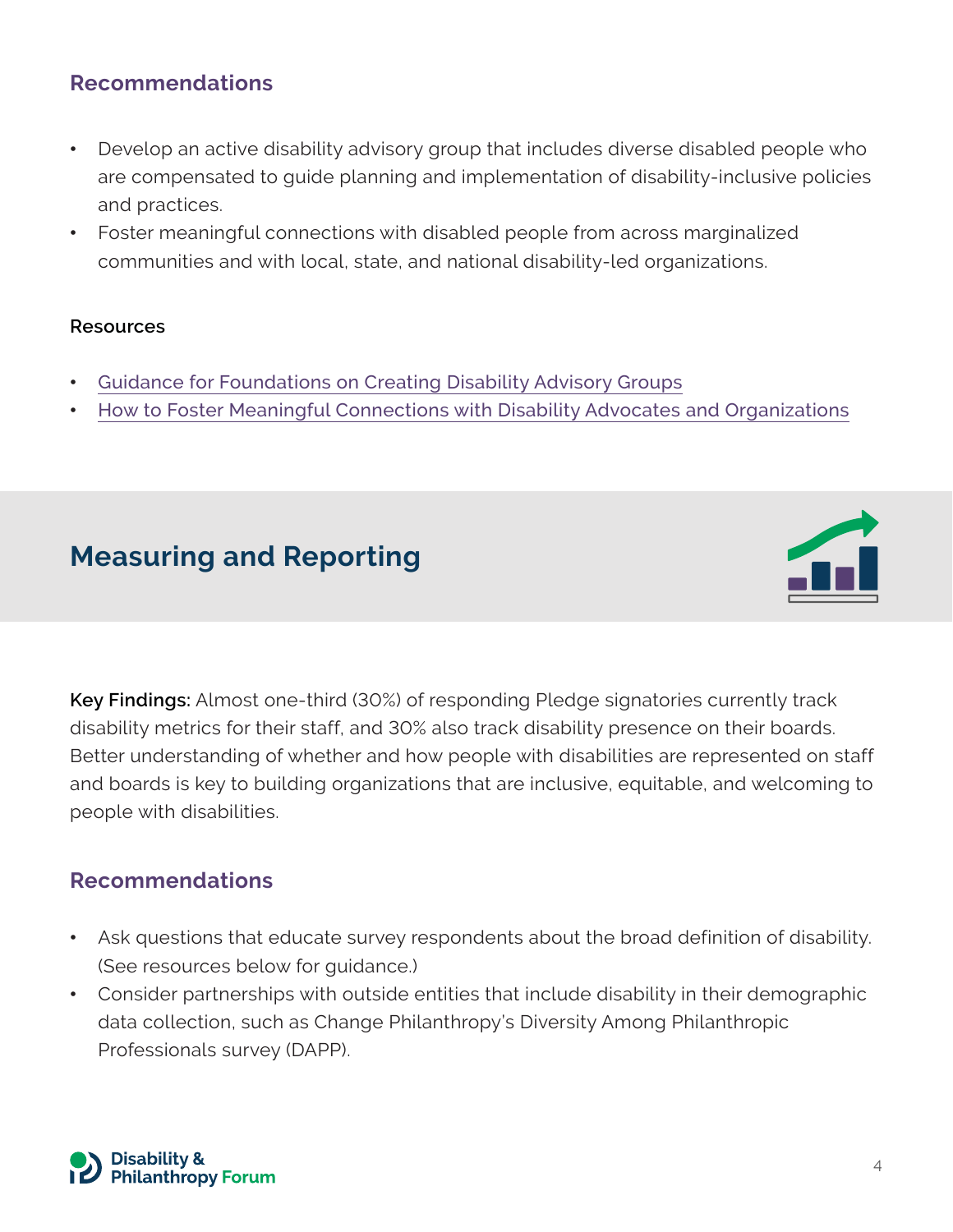#### **Resources**

- [Guide on Increasing Disability Inclusion by Tracking Participation](https://disabilityphilanthropy.org/resource/increasing-disability-inclusion-by-tracking-participation/)
- [Moving the Needle on Employing People with Disabilities: What to Know About](https://disabilityphilanthropy.org/resource/moving-the-needle-on-employing-people-with-disabilities/) Collecting Disability Data

## **Accessible Events**



**Key Findings:** While half (50%) of responding Pledge signatories signal that people with disabilities are welcome by including accommodations language in event invitations, only 20% are leveraging their event sponsorships to increase accessibility and inclusion.

Embracing disability as part of diversity requires creating accessible environments. As responding Pledge signatories clarify their commitment to ensuring disabled people have full access at events that they host and sponsor, they will gain knowledge that they can apply to make their workplaces, community engagement programs, and organizations more welcoming and inclusive.

#### **Recommendations**

- Include a clear accommodations statement on all event outreach and registration materials.
- Establish a centralized budget for event accessibility, and consider making grants to support accessibility for sponsored or grantee events.

#### **Resources**

- [Planning Accessible Meetings and Events](https://disabilityphilanthropy.org/resource/planning-accessible-meetings-and-events/)
- [Sample Accommodations Request Templates](https://disabilityphilanthropy.org/resource/sample-accommodations-request-templates/)

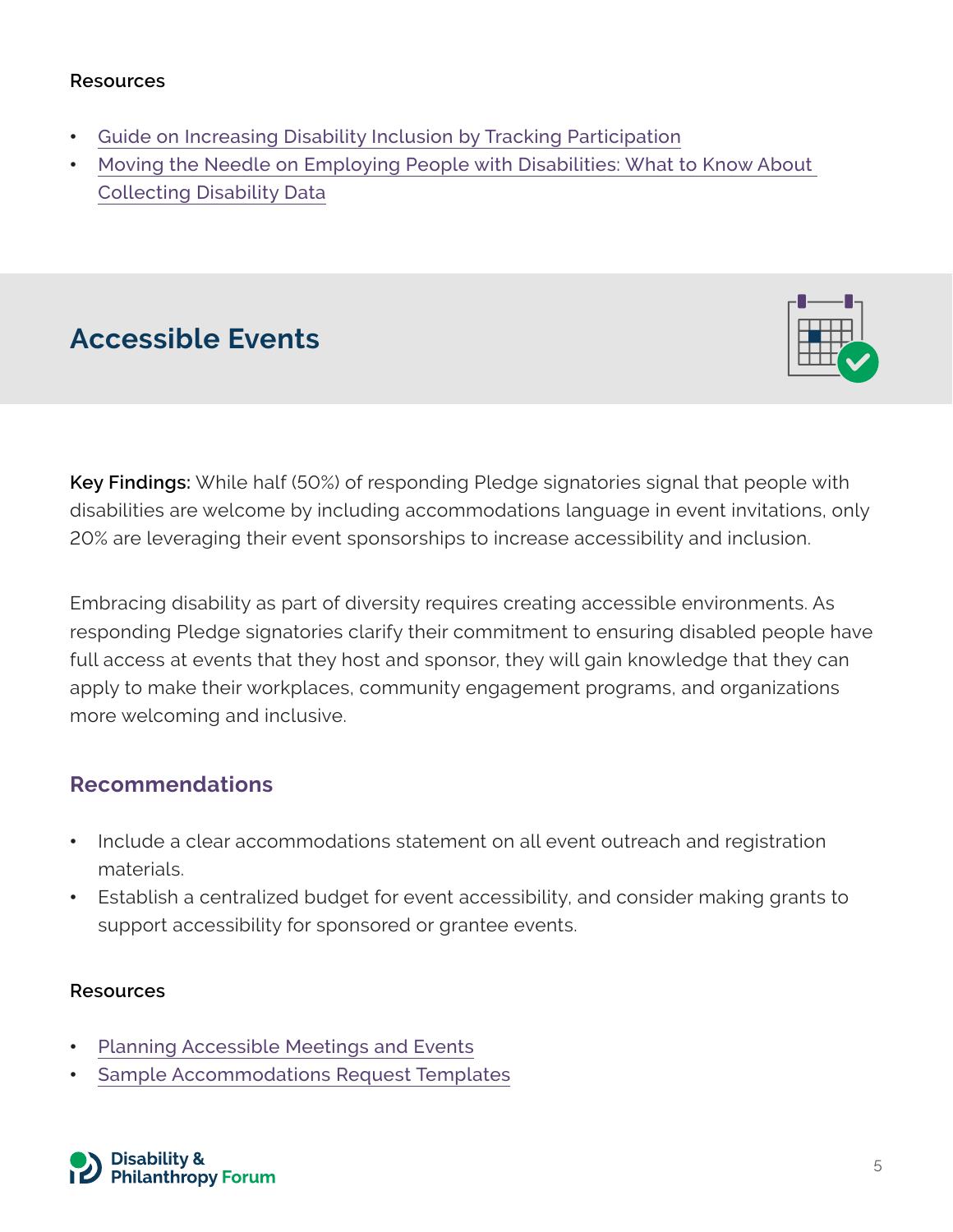

**Key Findings:** Well over one-quarter (29%) of responding Pledge signatories have written policies or guidelines to increase the share of their annual grantmaking that focuses on or incorporates people with disabilities, while more than two-fifths (41%) have no current plans to increase this share.

Philanthropy is increasingly aware of the ableist systems that result in high rates of poverty and reduced opportunities for disabled people. As increasing numbers of responding Pledge signatories set foundation-wide goals for disability-related grantmaking consistent with their mission, they can begin to ensure their funding strategies are truly equitable.

#### **Recommendations**

- Learn from the disability community about how disability cuts across the issue areas you prioritize.
- Regularly evaluate how disability is reflected in grantmaking by incorporating specific questions in internal reviews and grantee reporting processes.

#### **Resources**

- [Catalyze Disability Inclusion in Your Grantmaking](https://disabilityphilanthropy.org/resource/catalyze-disability-inclusion-in-your-grantmaking/)
- [Disability-Inclusive Grantmaking in Action](https://disabilityphilanthropy.org/resource/disability-inclusive-grantmaking-in-action/)

**Methodology:** Sixty-one signatories of the Disability Inclusion Pledge — including 51 grantmakers and 10 philanthropy-serving organizations — received the online survey in October-November 2021, which included fixed-response and open-ended questions. By the end of November, 55 signatories responded for a 90% response rate.